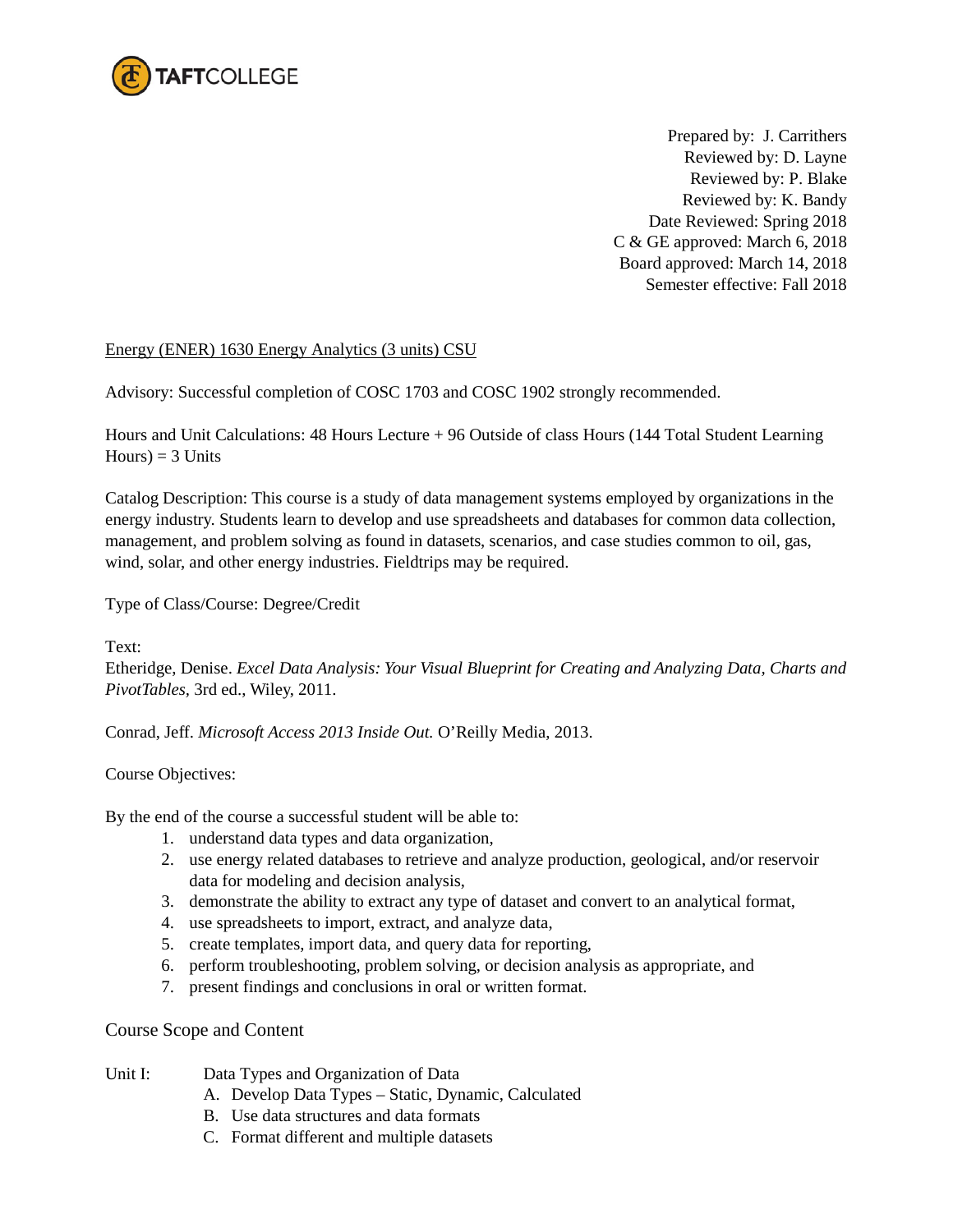

- D. Import data sets and formatting it for data analysis
- E. Merge and link datasets for analysis
- Unit II: Using Spreadsheets
	- A. Explore the layout of spreadsheets
	- B. Design spreadsheets to analyze various types of data
	- C. Create multiple worksheets to analyze data
- Unit III: Introduction to Database
	- A. Compare features of a database
	- B. Create databases to capture required data
	- C. Use data queries to extract information
	- D. Create and print reports
- Unit IV: Applied Energy Analytics
	- A. Extract various data sets found in various energy industries
	- B. Analyze various data sets found in various energy applications
	- C. Map, graph, and make visual displays of data sets
	- D. Generate reports
	- E. Create models to forecast from data
	- F. Analyze case studies
	- G. Work on projects using specific energy industry data

Unit V: Troubleshooting and Problem Solving

- A. Use case studies and data to analyze, evaluate, and solve problems
- B. Troubleshoot scenarios and make recommendations arising from data analysis

Learning Activities Required Outside of Class:

The students in this class will spend a minimum of 6 hours per week outside regular class time doing the following:

- 1. Studying class notes
- 2. Answering questions
- 3. Completing required reading
- 4. Performing problem solving activities or exercises
- 5. Doing written assignments
- 6. Participating in group projects

Methods of Instruction:

- 1. Lectures
- 2. Case Studies
- 3. Assigned problems from the text
- 4. Multimedia presentations
- 5. Group explorations
- 6. Case studies and scenario roleplay
- 7. Field Trips
- 8. Scenarios

Methods of Evaluation: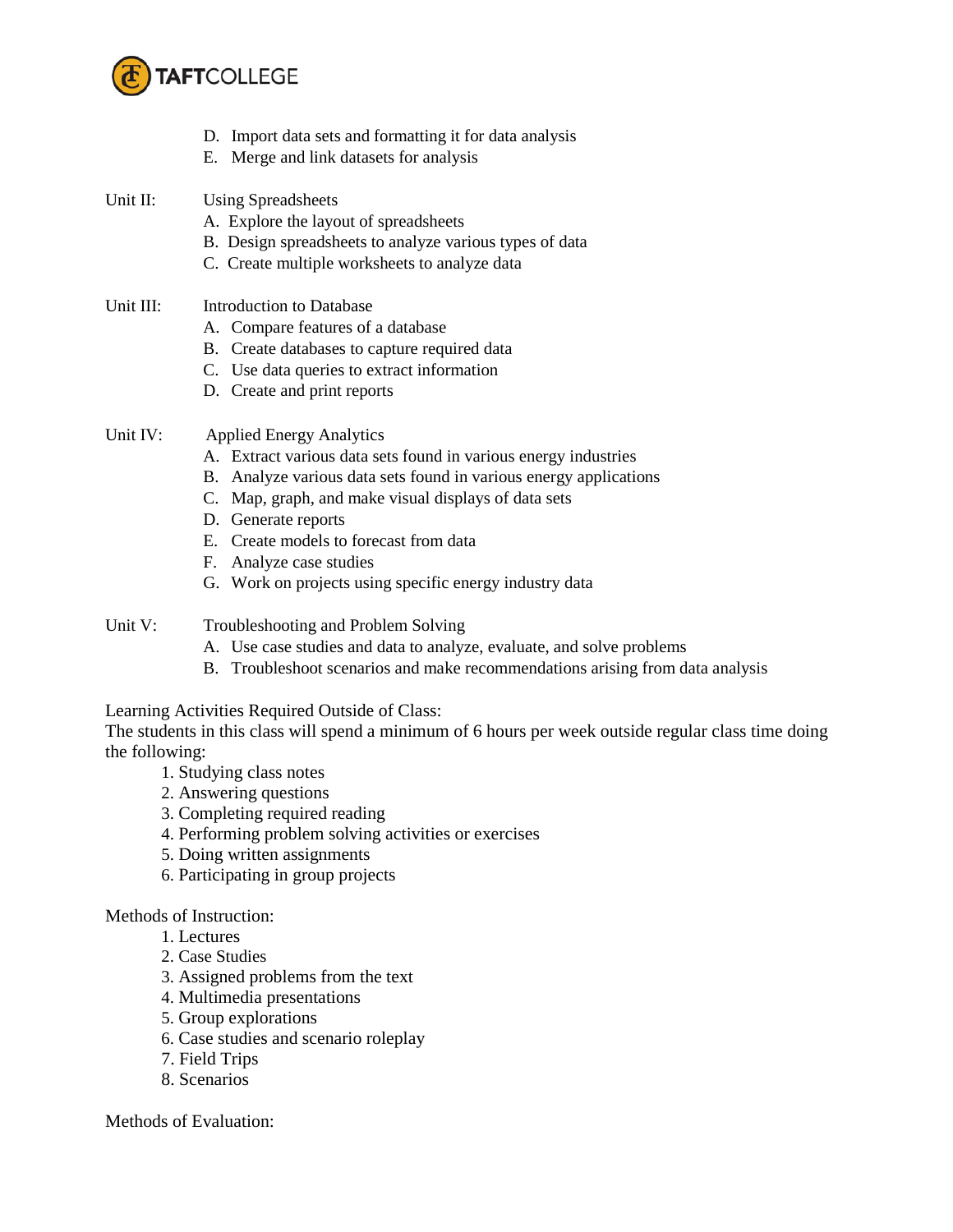

Writing assignments, including

- A. a reports
- B. topic paper written under American Psychological Association (APA) style guide
- C. critical chapter reflections
- D. case studies
- E. scenarios
- F. simulations
- G. projects

Problem-solving demonstrations, including:

- A. exams
- B. homework problems
- C. scenarios
- D. case study recommendations and solutions

Other summative examinations using combinations of:

- A. multiple choice questions
- B. matching items
- C. true/false questions
- D. short answer questions
- E. fill in the blank responses

Participation including:

- A. role-playing and group activities
- B. oral presentations and demonstrations
- C. discussion responses
- D. scenario reflections

Projects including:

- A. multimedia presentations
- B. scenario responses
- C. action plans
- D. formal written reports
- E. building new case studies

Supplemental Data:

| TOP Code:          | 095430: Petroleum Technology |
|--------------------|------------------------------|
| Sam Priority Code: | C: Clearly Occupational      |
| Funding Agency:    | Y: Not Applicable            |